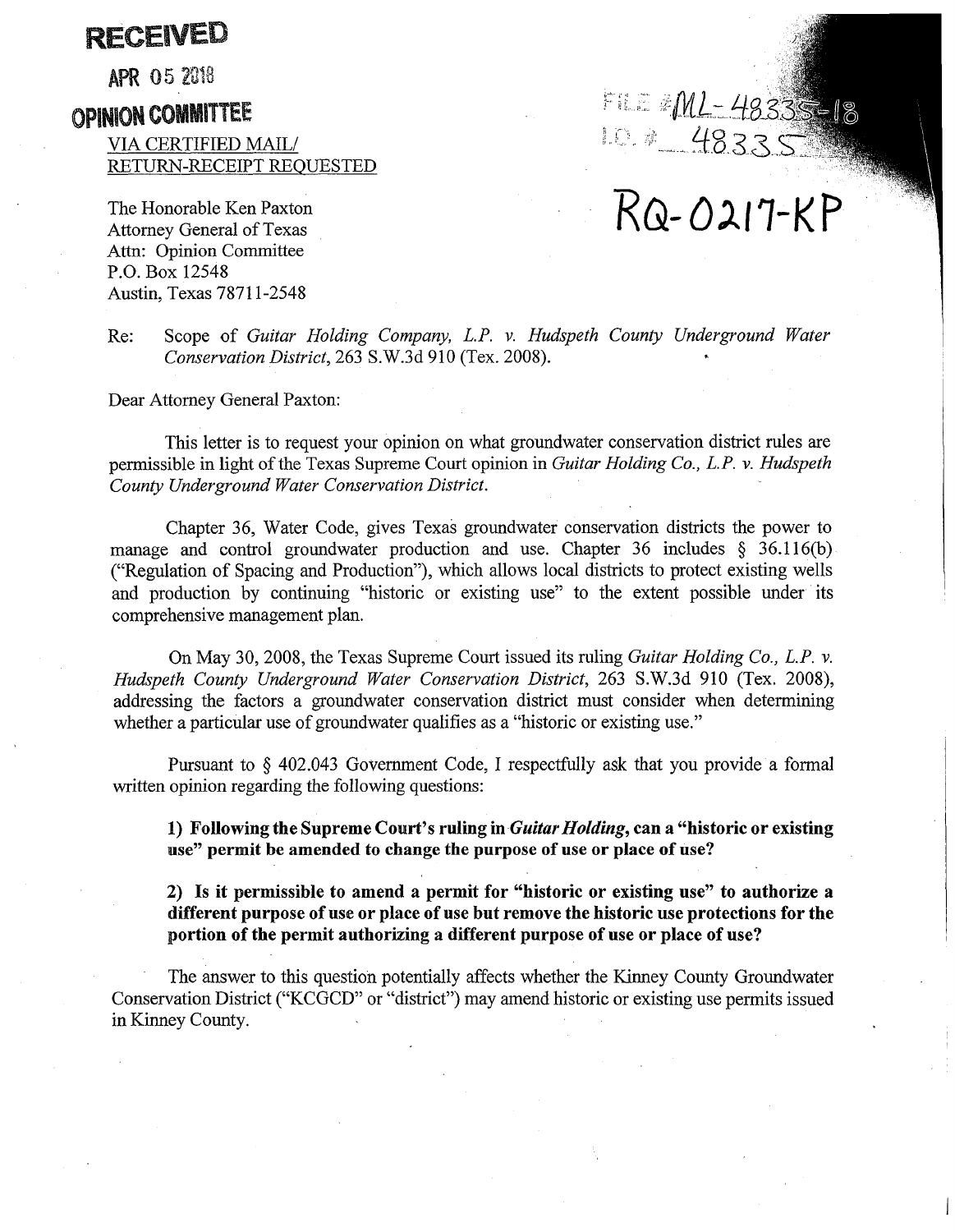#### **Background/Facts**

## **1. The Texas Supreme Court's Decision in** *Guitar Holding*

The issue in *Guitar Holding* stemmed from the City of El Paso's effort to buy and transfer water from nearby Hudspeth County, and whether the conservation district's transfer rules violated state law prohibiting more restrictive conditions on out-of-district transfer applications.<sup>1</sup> As part of its aquifer-conservation plan, the Hudspeth County district imposed restrictions on transferring water based on historical use.<sup>2</sup> These restrictions meant that users like Guitar, which had not used as much water in the past, could not transfer out as much water as landowners who had a greater historical use.<sup>3</sup> Guitar argued the district's restrictions violated Senate Bill 2, a comprehensive groundwater statute enacted in 2001.<sup>4</sup> The trial court found the conservation district rules valid, and the Eighth Court of Appeals affirmed in part.

The Texas Supreme Court held that the conservation district's more restrictive transfer conditions on new users violated state water law because transfer permit applications were considered a new use for the water.<sup>5</sup> The Court noted the Legislature added a new definition for "evidence of historic or existing use," which it defined as "evidence that is material and relevant to a determination of the amount of groundwater beneficially used" during the relevant time period. 6 Furthermore, the Water Code already defined "use and beneficial to the user." Read together, these definitions signified that both the amount of groundwater withdrawn and its purpose were relevant when identifying an existing or historic use to be preserved.<sup>7</sup> Although there was an existing irrigation use in the district, the transfer rules at issue did not protect that existing use, but instead allowed in-district irrigators to convert their protected existing use to an entirely new use, such as transferring it out of the district for municipal use.<sup>8</sup> The Court concluded that "[r]ather than protect historic or existing use then, the District's transfer rules, in essence,· grant franchises to some landowners to export water while denying that right to others. Because the limitations are not uniformly applied to these new applications and are not necessary to protect existing use, the District's transfer rules exceed the statutory authorization and are thus invalid."<sup>9</sup>

## **2. KCGCD's Rules Governing Permit Amendments**

Pursuant to § 36.101 Water Code, a district may promulgate and enforce rules on groundwater production and use. Below is the district's rule on permit amendments and proposed changes to the process as applied to historic or existing use permits offered in light of *Guitar Holding.* 

<sup>5</sup>*Id.* 

<sup>6</sup>*Id.* at 916.

<sup>8</sup>*Id.* 

<sup>9</sup> *Id.* at 918.

2

<sup>1</sup>*Guitar Holding,* 263 S.W.3d at 916.

<sup>2</sup>*Id.* at 914.

<sup>3</sup>*Id.* 

 $4$  Id.

<sup>7</sup>*Id.*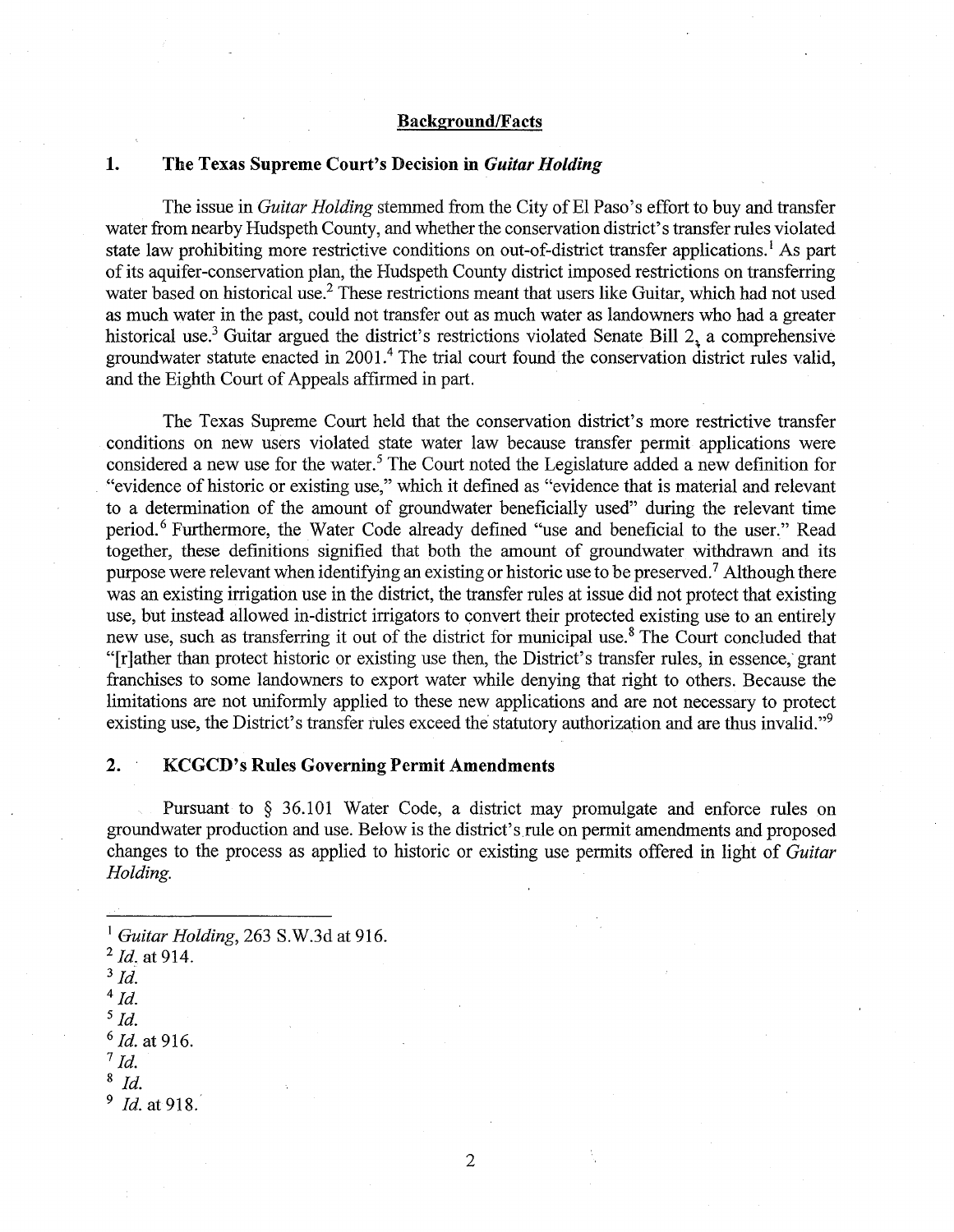## **A. KCGCD Rule 5.02 ("Permit Amendments")**

Rule 5.02(A) currently reads, in part, as follows:

A permit owner is required to obtain a permit amendment prior to (i) any change in the maximum amount of groundwater to be produced from a well, (ii) the location of a proposed well, (iii) the purpose of use of the groundwater allowed to be pumped under the permit, (iv) the location of use of the groundwater allowed to be pumped under the permit, or (v) the drilling and operation of additional wells even if aggregate withdrawals remain the same.

# Rule 5.02 goes on to state in subsection (B) the following:

To bring about an Administrative Permit Amendment, the permit holder must file notice of the contemplated amendment with the District within ninety (90) days from the date of the change in ownership, along with any legal documents establishing the change in ownership. Upon receipt of the requisite notice, the District President or Office Staff, at the District President's direction, shall, upon determination that the proposed amendment is, in fact, a Ministerial Permit Amendment, grant the permit amendment and issue a revised permit. The District's issuance of a permit amendment shall be made within thirty (30) calendar days after receipt of the requisite notice and the documentation required.

Finally, subsection (C) addresses changes in purpose of use or place of use:

The scope of any review or hearing on an amendment to change the purpose of use or place of use authorized in the permit is limited to those elements that would have been different if the original permit application had included the provisions in the amendments related to the contemplated new purpose of use or place of use and may subject the permit holder to additional permitting hearings, including contested case hearings, as the Board may deem appropriate and as required by Chapter 36, Water Code.

Thus Rule 5.02 in its current form appears to allow holders of historic or existing use permits to petition the district for an amendment to their permits to change the purpose of use or place of use. With or without a rule change the current statutory provisions-and court interpretations of those provisions—still apply to permit amendments.

#### **B. Proposed Amendments to Rule 5.02**

The district is considering the following amendment to Rule 5 .02(8) to specifically address amendments to historic and existing use permits:

An Existing Use Permit or Historic Use Permit may not be amended to change the purpose of use of the groundwater to something other than the purpose of use recognized in the Existing Use Permit or Historic Use Permit that was issued to protect the existing or historic activity or investment of the permit holder. No Existing Use Permit or Historic Use Permit

3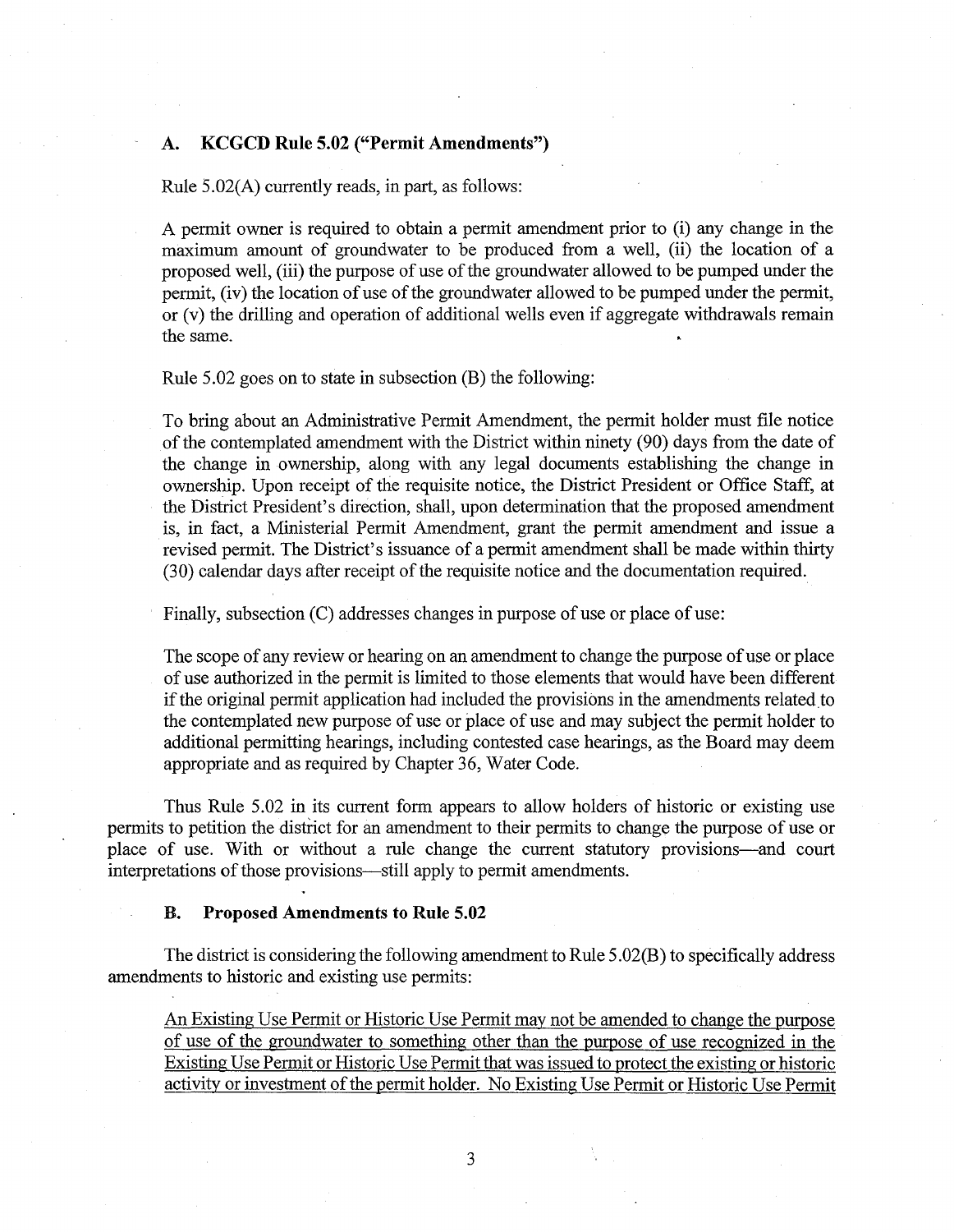may be amended to allow groundwater to be exported for use outside of the District in conjunction with an Export Permit or otherwise, as export of groundwater out of the District would be a new use. Any Existing Use Permit or Historic Use Permit holder seeking to produce groundwater for a new purpose of use must obtain a Regular Permit in the same manner as other new users.

As amended, Rule 5.02(B) would prohibit changes to the authorized purpose of use of historic or existing use permits. If holders of a historic or existing use permit want to use groundwater for a different purpose, they must apply for a regular permit. The proposed rules do not address whether the applicant may or must reduce their historic or existing use permits as a condition of obtaining a new regular permit.

# **3. Ongoing Dispute over Amendments to a Historic Use Permit**

As the district decides on how to proceed with drafting its proposed rule, a dispute has arisen among county landowners that underscores the lack of consensus on the scope of *Guitar Holding.* The district received an application for an amendment to a historic and existing use permit that currently authorizes production up to 3,100 acre-feet of groundwater annually for agricultural use requesting the permit be modified to allow production of up to 400 acre-feet of groundwater annually for industrial use.

In response to that application, county landowners filed protests against any potential amendment as violating the Texas Water Code. They contend that the language of *Guitar Holding*  permanently restricts the authorized use of a historic or existing use permit to its historical purpose of use. The applicant argues in favor of a narrow interpretation of the Court's holding contending that the court only addressed the issue of whether groundwater *transferred out of the district* was a new use requiring a new permit. Accordingly, they argue the scope of the opinion should be limited to new use created by transferring water out of a district and not instructive on change in the purpose of use to an existing historic permit for in-district use. Furthermore, by denying holders of an existing or historic use permit the opportunity to amend their authorized use, the applicant claims that the district would be requiring such holders to "start over" by having them undergo the cumbersome process of applying for a regular permit. This would disadvantage historic or existing use permit holders over their counterparts with regular permits, who could achieve the same result merely by amending their existing permits.

The outcome of this dispute hinges on how the district proceeds to amend Rule 5.02 and whether such amendments conform to the Supreme Court's ruling in *Guitar Holding,* and how they handle the current permit amendment.

#### **Position of Reguestor**

It is the position of the requestor that the Texas Supreme Court's ruling in *Guitar Holding*  prohibits groundwater conservation districts from amending historic or existing use permits to authorize a different use while retaining the historic use protections. Either holders of a historic or existing use permits should, in such circumstances, be required to apply for a regular permit (and may choose to also reduce their historic or existing use permit by a like amount), or amend the

4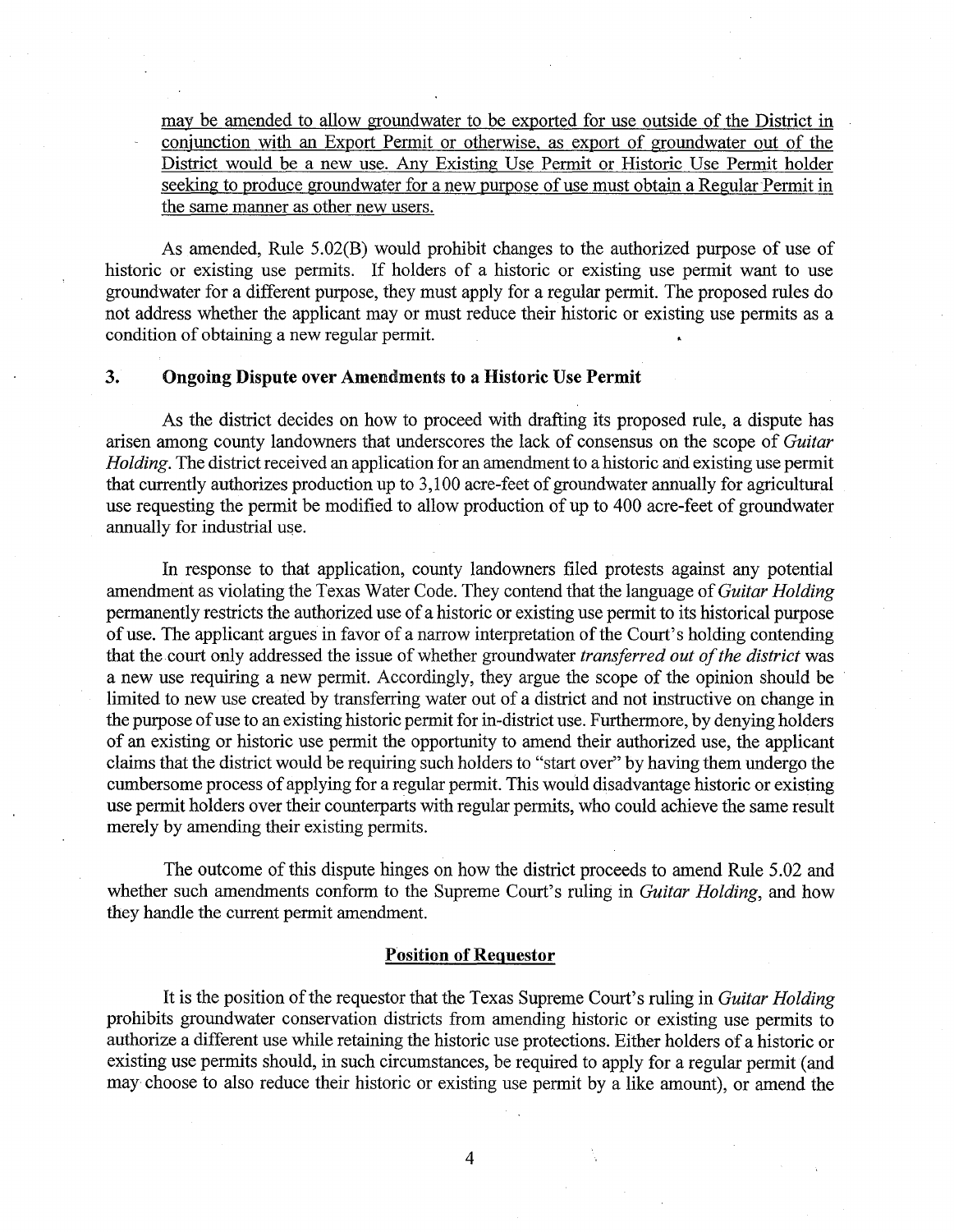historic and existing use permit to change the purpose of use and remove the historic use protections for that portion of the amended permit. In that latter case, the remaining portion of the permit that continues to operate under its current authorized purpose of use should continue to enjoy protections as a historic or existing use permit.

#### **Argument and Authorities**

• The Texas Supreme Court's decision in *Guitar Holding* prohibits groundwater conservation districts from amending the authorized purpose of use of historic or existing use permits while retaining the historic and existing use protections, though the unaltered portions of a permit should not lose the protections.·

The primary issue discussed by the Texas Supreme Court in *Guitar Holding* was whether permits granted for historic or existing use could be amended for a new purpose or place of use while retaining their historic and existing use protections. Taking the plain meaning of the words in the statute, the Court held that "use" included both the amount of the permit and the purpose of use when looking at a groundwater conservation district's discretion to preserve historic and existing use. Because transporting water for municipal use differed from the historical use of agricultural irrigation, the Court characterized these permits as "new permits" subject to Section 36.113(e) of the Texas Water Code. Because *all* new uses must receive equal treatment under the statute, and since the district's new rules were not uniformly applied to all new applications, the district misapplied its authority to preserve existing or historic groundwater use within the district.

The language of the opinion clearly indicates that a historic or existing use permit may not be amended to allow a different purpose of use or place of use and remain a historic and existing use permit. Groundwater conservation districts must require landowners to obtain a new ( or regular) permit. The current rules for KCGCD raise similar issues presented before the Court in *Guitar Holding.* The amendment proposed by the district squarely addresses these concerns by prohibiting amendments to a historic use permit's purpose of use or place of use. Incorporating this amendment into the district's rules thus achieves compliance with *Guitar Holding's*  interpretation of the Texas Water Code.

As an alternative regulatory scheme, parties with a historic or existing use permit seeking only to use a portion of their allocated groundwater for a different purpose should not be forced to abandon altogether status as a historic or existing use permit. Rather, permit holders in such circumstances should surrender the additional protections and pumping authority granted under historic or existing use permits only for the portion of use allocated to the different purpose. Because this is a new use, landowners would be required to demonstrate the absence of any adverse effect of the use on the aquifer, but will not have to do so for portions that still conform to any historic or existing use. This regulatory scheme does not raise the same issues identified in *Guitar Holding,* as the district will not be converting a protected use into a new one, but instead require partial conversion of a permit directed toward a different use while preserving protections granted to remaining portions operating under the previously authorized use.